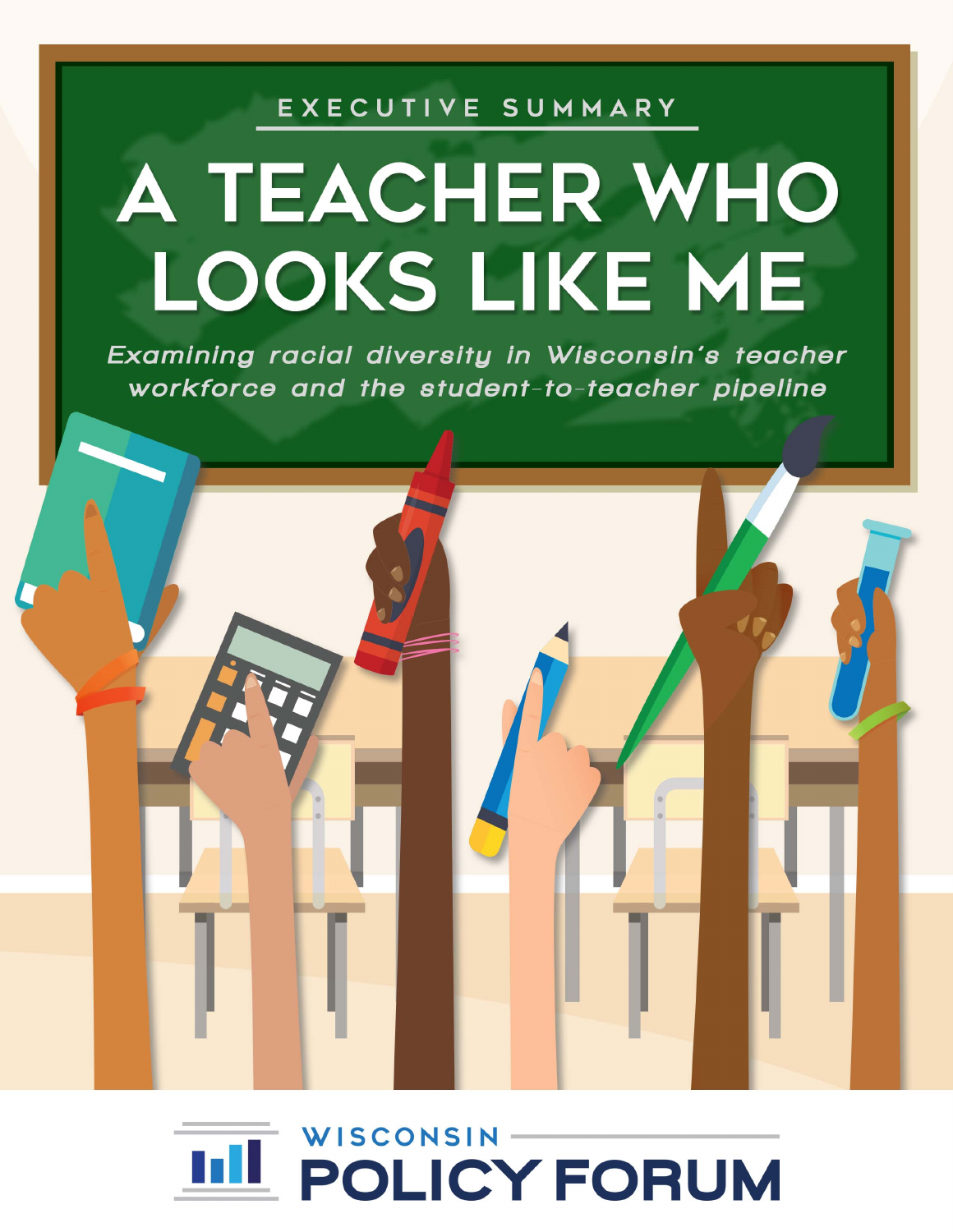# Executive Summary

Among the most urgent challenges confronting Wisconsin's K-12 education system are long-standing disparities in educational opportunity and achievement on the basis of race. Significant achievement gaps persist between white students and several groups of students of color, but disparities between Black and white students are especially stark. [National data](https://www.nationsreportcard.gov/data_tools.aspx) expose Wisconsin's math and reading disparities between Black and white students as among the widest in the country. Proficiency gaps between Black and white third graders over the past four years on the Wisconsin Forward Exam exceeded 34 percentage points, with fewer than 15% of Black third graders able to read proficiently.

These disparities limit equitable access to educational, employment, and other opportunities. Consequently, they carry profound implications for racial equity and inclusion as well the overall economy and quality of life across the state.

A large body of research suggests a teacher workforce that closely represents the racial makeup of the student population it serves is important for all students. But it holds [particular promise as one](https://learningpolicyinstitute.org/product/diversifying-teaching-profession-report)  [policy lever](https://learningpolicyinstitute.org/product/diversifying-teaching-profession-report) (among others) to support academic performance and aspirations of students of color and mitigate trends in racial achievement gaps.



Source: Wisconsin Department of Public Instruction

Students who attend schools where they have access to teachers who reflect their own race and ethnic background are more likely to experience a variety of benefits, from higher rates of academic achievement, attendance, high school graduation, and college enrollment, to lower rates of suspension, dropout, and discipline referrals. Unfortunately, while students of color have been rising as a share of Wisconsin's public K-12 student population, its teacher workforce has remained overwhelmingly white.

## Persistent gaps between teachers and students of color

Between 2009 and 2019, the number of public K-12 students of color in Wisconsin increased by 28.2% or just over 58,000 students. As a share of all students, students of color grew from 23.6% to 30.7% (Figure 1). Although the rate of growth in the number of teachers of color was similar (688 teachers or 22.5%), teachers of color started out as a smaller share of all teachers and increased by only 1.1 percentage points to just 5.6%. This widened the gap between students and teachers of color from about 19 percentage points in 2009 to 25 points in 2019.

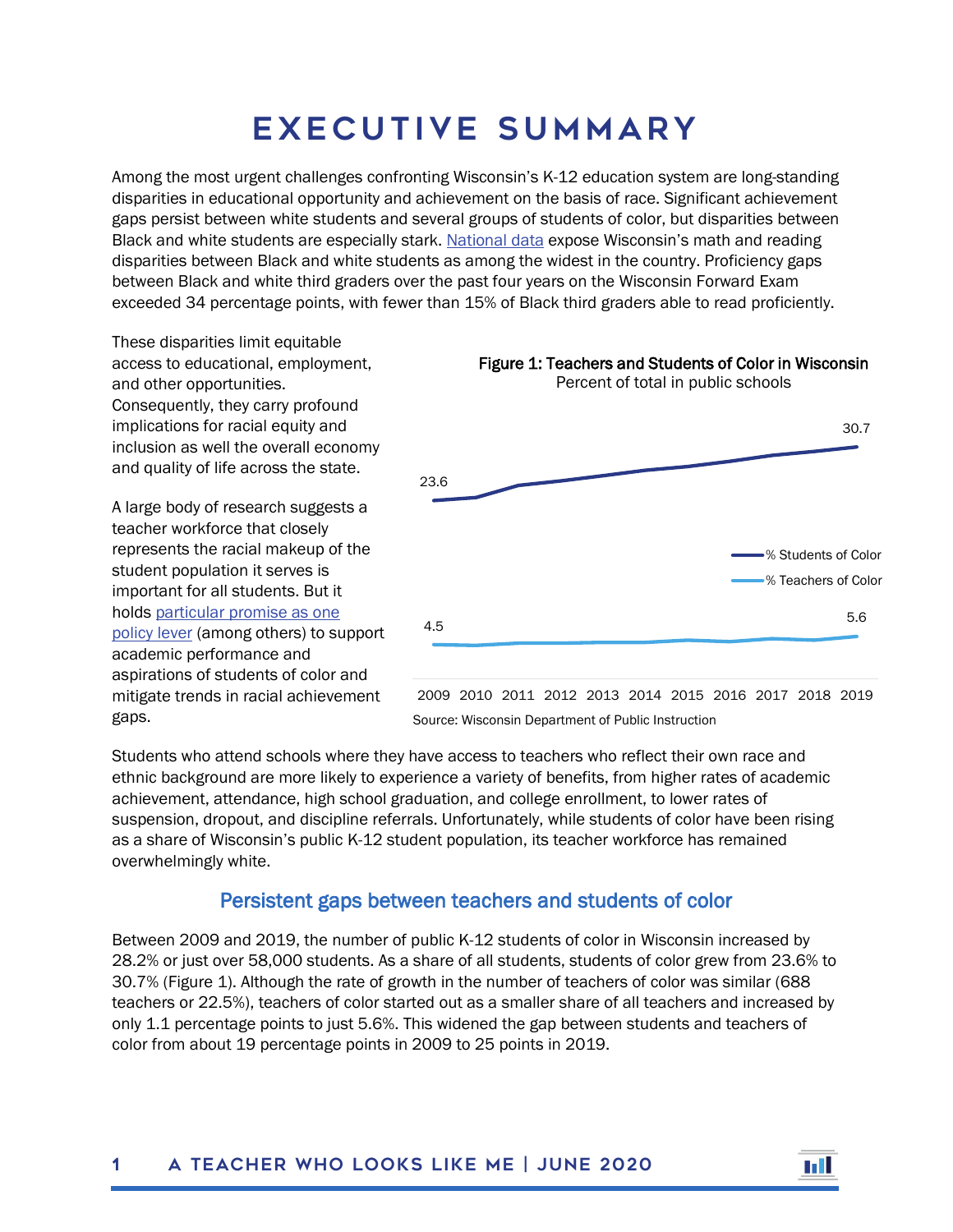This pattern varies by race, however. In both raw numbers and as a share of their overall groups, Black students and teachers have fallen since 2009. Black students now make up just over 9% of K-12 students, while Black teachers comprise only 2.1% of all teachers.

Conversely, both Hispanic/Latinx teachers and students have more than doubled their numbers in the past decade, and their shares of the overall student and teacher populations have grown as well. Yet, the gap between them has widened every year since 2009. In 2019, Hispanic/Latinx students made up 12.3% of all students, while Hispanic/Latinx teachers comprised just shy of 2.0% of all teachers statewide.

Figure 2 shows that Black and Hispanic/Latinx students and teachers are the largest populations of color in Wisconsin and also exhibit the largest disparities in teacher-student representation. White teachers are the only race group where the percentage of teachers is larger than the percentage of same-race students, by a substantial 25 percentage points (white students comprise about 70% of the student population while white teachers make up about 95% of all teachers).





Source: Wisconsin Department of Public Instruction

Although urban school districts have some of the widest student-teacher race gaps as well as the largest populations of students and teachers of color, disparities in representation between teachers and students by race is by no means a phenomenon limited to cities. Gaps also show up in suburbs, towns, and rural areas.

Figure 3 shows that between 2009 and 2019, disparities in all four locales widened, with the gaps between them driven almost exclusively by the rate of growth in the share of students of color. In

#### 2 A Teacher who looks Like me | June 2020

m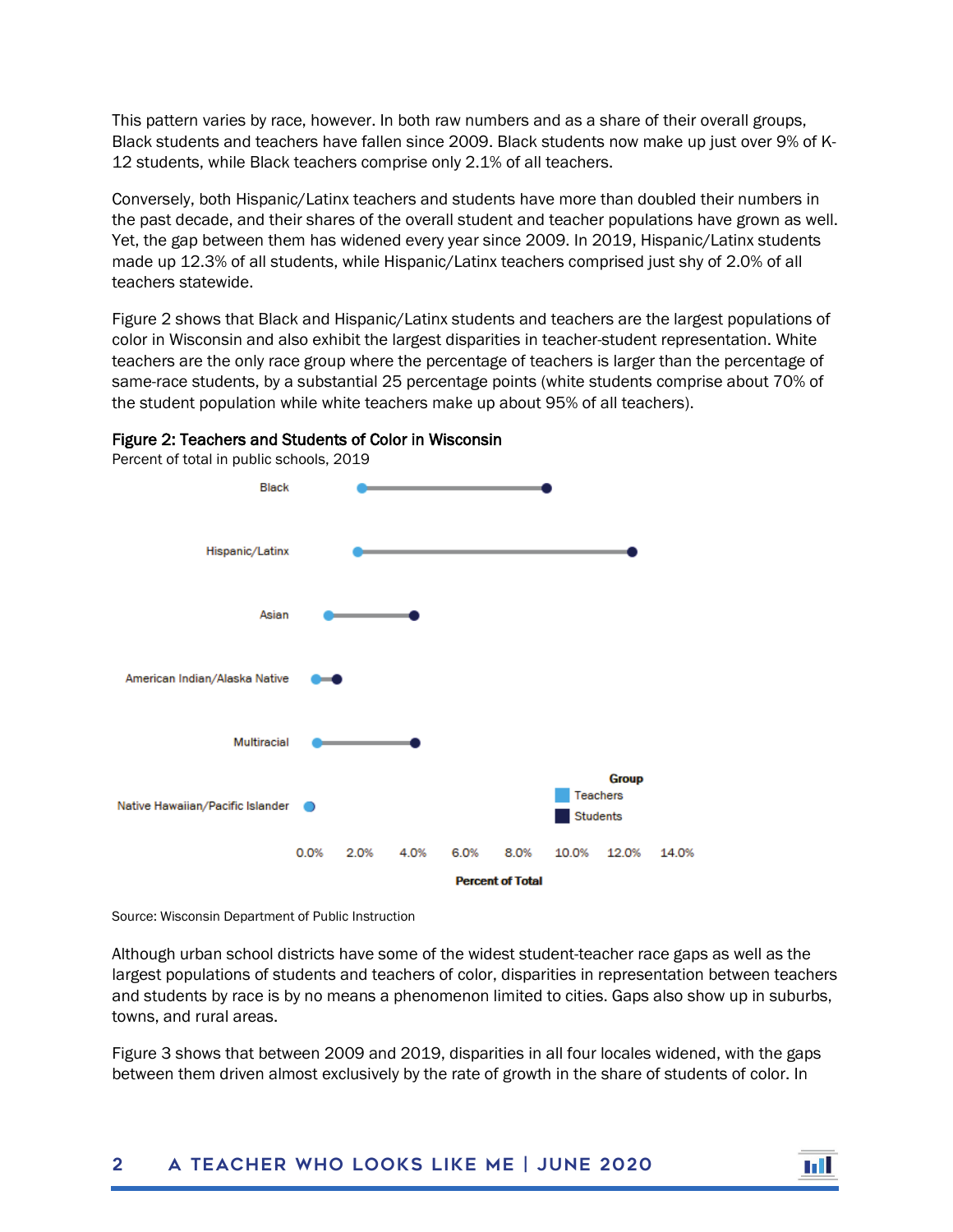cities, students of color now make up a clear majority (57.4%) of all students. However, studentteacher race gaps are growing faster in towns and rural areas.



#### Figure 3: Wisconsin Teachers and Students of Color by Locale

Source: Wisconsin Department of Public Instruction, National Center for Education Statistics

## The student-to-teacher pipeline and its impact on teacher workforce diversity

Why are teachers of color so underrepresented relative to students in Wisconsin? To answer this question, it is helpful to consider demographic trends in the pathways that students follow to become teachers.

One major factor driving the racial makeup of Wisconsin's teacher workforce is the number of students graduating from high school each year, a key prerequisite to becoming a teacher. Between 2010 and 2018, the four-year high school graduation rate among all students of color climbed from 67% to 79%, but was still well below white graduation rates exceeding 90% in that period. Hispanic/Latinx students graduated at a rate of 82.3%, but the Black graduation rate was just under 70%, the lowest graduation rate of any race group. Students of color as a share of all high school graduates rose by 7.0 percentage points to 23.8%, notably less than their 30.1% share of the overall K-12 population.

In contrast to rising trends in high school graduation, college enrollment rates across all groups have declined. About 40% of both Black and Hispanic/Latinx students enrolled in postsecondary institutions in 2018, compared to 63.5% of white students. Students of color as a share of those enrolling in postsecondary education increased from 15.9% in 2010 to 19.5% in 2018, but that rate of growth lagged the increased growth rate of high school graduates of color. Moreover, [national](https://www2.ed.gov/rschstat/eval/highered/racial-diversity/state-racial-diversity-workforce.pdf)

#### 3 A Teacher who looks Like me | June 2020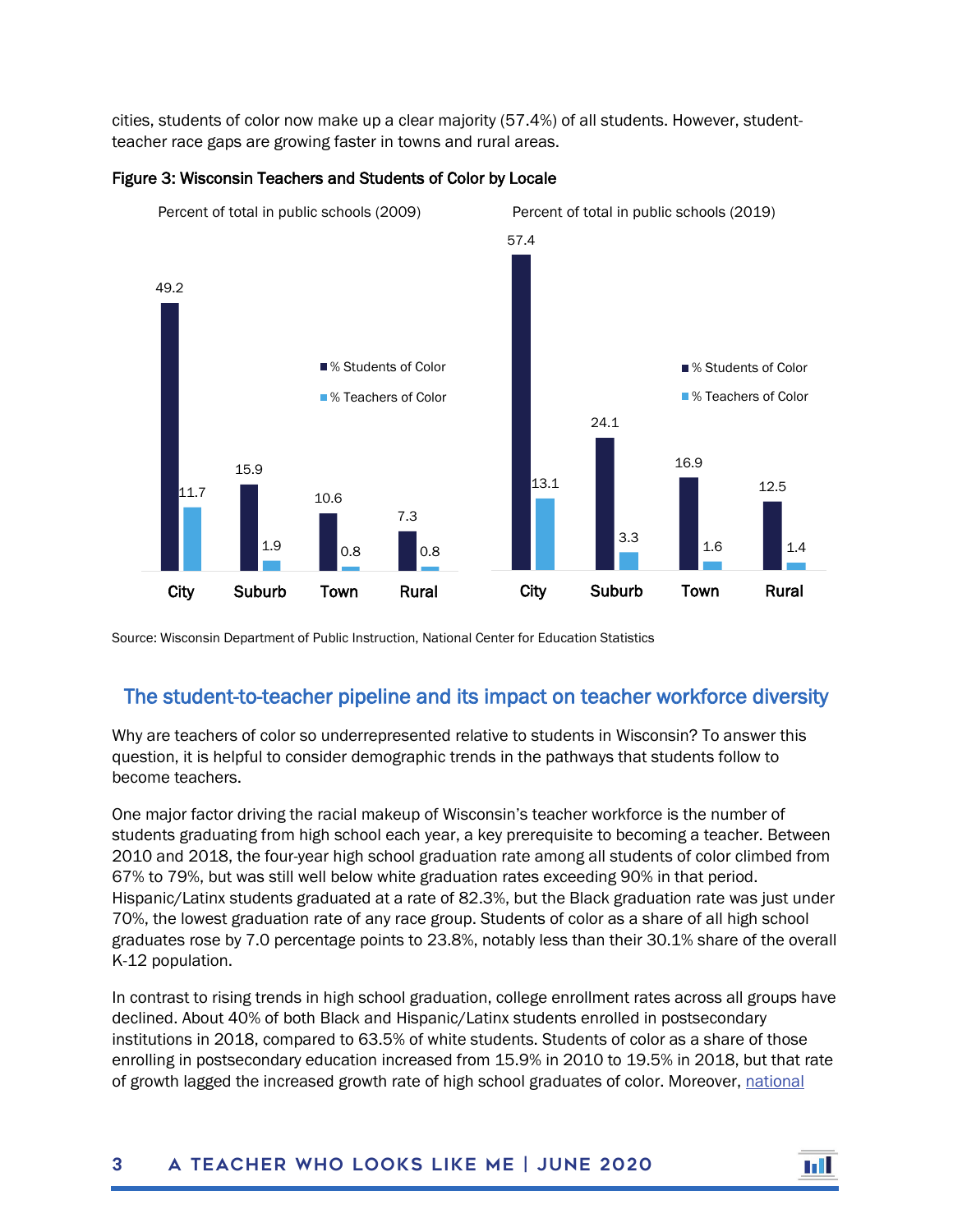[trend](https://www2.ed.gov/rschstat/eval/highered/racial-diversity/state-racial-diversity-workforce.pdf) data suggest that Black and Hispanic/Latinx students continue to fall as a share of both those attaining a bachelor's degree and those pursuing a major in education.

The last milestones would-be teachers must reach is enrollment in and completion of a teacher preparation program. Although the pool of students preparing to be teachers across all race groups has been shrinking, students of color saw a 2.1 percentage point uptick in their share of all enrollees between 2012 and 2018. As a share of the total, however, this growth brought students of color up to only about 10%. Meanwhile, data on pass rates for assessments required for program completion suggest only a fraction of all teacher preparation participants will complete their programs and that students of color lag behind white peers.

**Conclusion** 

Figure 4 shows the trends in each of these areas and reveals two principal observations about the racial/ethnic patterns fueling Wisconsin's teacher workforce.



Figure 4: People of Color by Education Level over Time in Wisconsin (Percent of Total)

Sources: Wisconsin Department of Public Instruction; National Student Clearinghouse as reported by DPI; National Teacher Preparation Data, Higher Education Act Title II Reports, United States Department of Education

The percentage of people of color at each educational milestone has increased, but that is not necessarily producing an increase in the number of people of color in the teacher pipeline. The percentage increases shown in the figure are encouraging, but they are mainly

### 4 A Teacher who looks Like me | June 2020

m